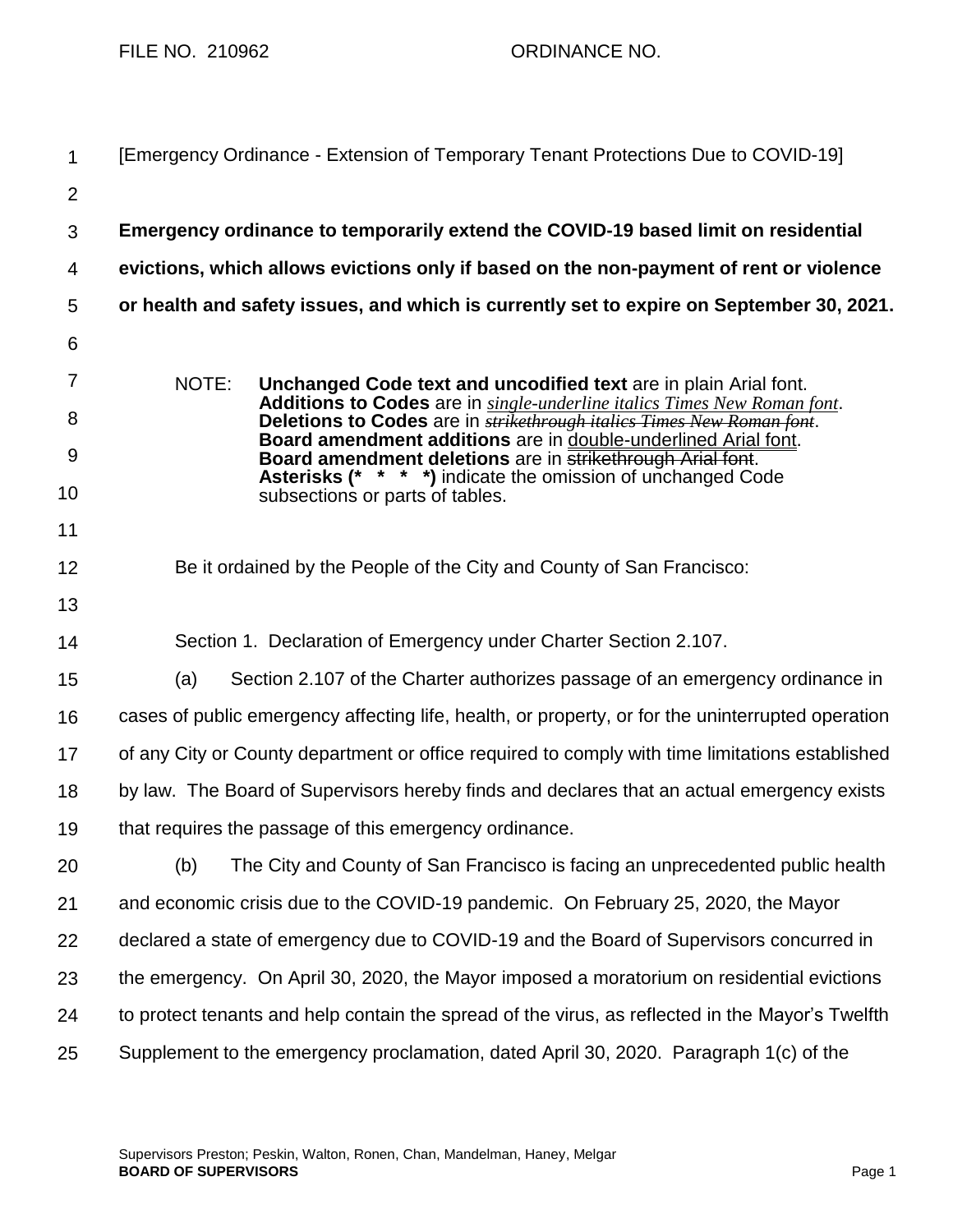1  $\mathcal{P}$ 3 4 5 6 7 8 Twelfth Supplement limited the ability of landlords to recover possession of a rental unit unless necessary due to violence, threats of violence, or health and safety issues. After issuing the Twelfth Supplement, which was originally set to expire at the end of June 2020, the Mayor extended it several times, one month at a time. Due to the ongoing need to keep people safely housed and to avoid the uncertainty of month-to-month extensions, the Board of Supervisors with the Mayor's approval adopted a four-month extension via Ordinance No. 216-20, and two subsequent three-month extensions via Ordinance Nos. 029-21 and 083-21, to extend the protections without interruption through September 30, 2021.

9 10 11 12 13 14 15 16 17 (c) Although the City has made some progress in returning to normalcy, the continuing crisis, and in particular the sudden and recent spread of variants of the virus and the real possibility of as yet unknown new variants, make it essential to prevent a wave of evictions on October 1. The City has a shortage of affordable rental housing, a significant percentage of its households are renters at risk of permanent displacement should they be forced to leave their current homes, and many potentially impacted renters are essential workers who will be needed immediately if the pandemic takes a turn for the worse. The Board of Supervisors therefore finds it is in the public interest to prevent tenant displacement in San Francisco due to COVID-19 to the maximum extent permitted by law.

18 19 20 21 22 (e) As compared to the just cause protections of the California Tenant Protection Act of 2019 ("AB 1482"), this ordinance further limits the permissible reasons for termination of a residential tenancy and provides additional tenant protections. The Board of Supervisors therefore finds that this ordinance is more protective of tenants than AB 1482, and intends that this emergency ordinance shall apply rather than AB 1482.

23

- 24
- 25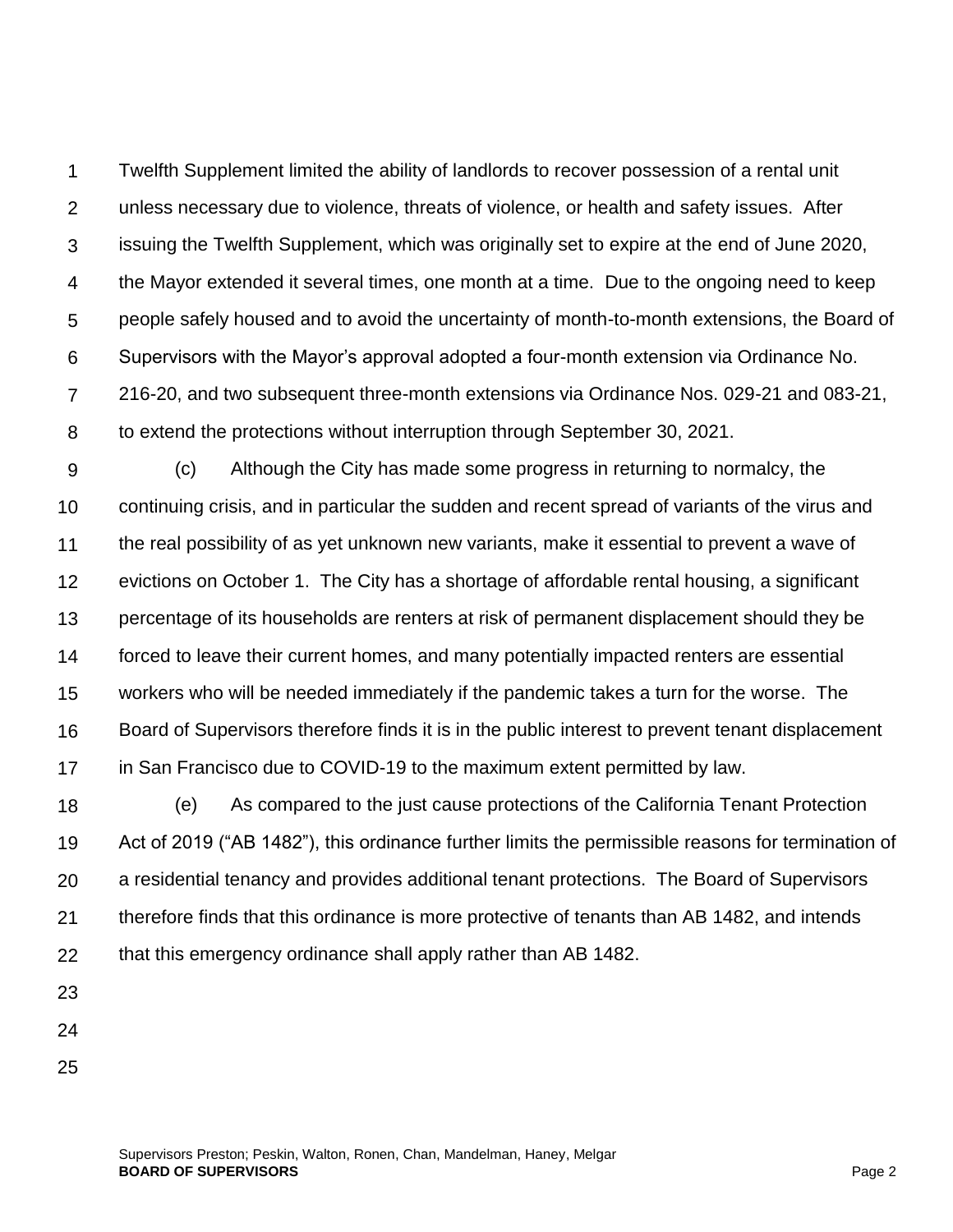1

Section 2. Additional Just Cause Requirements Due to COVID-19.

 $\mathcal{P}$ 

3 4 5 6 7 8 9 (a) No landlord shall endeavor to recover possession of a rental unit unless necessary due to violence, threats of violence, or health and safety issues. This limitation shall be in addition to the just cause requirements set forth in Administrative Code Section 37.9(a), and shall apply to all rental units, including those that are otherwise exempt from just cause requirements pursuant to Administrative Code Section 37.9(b). However, this additional limitation shall not apply to evictions due to unpaid rent or any other unpaid financial obligation of a tenant under the tenancy that came due between March 1, 2020 and March 31, 2022, inclusive; or to evictions under Administrative Code Section 37.9(a)(13).

10 11 12 13 14 (b) The protections in paragraph (1) shall also apply to units where the rent is controlled or regulated by the City, notwithstanding Administrative Code Section 37.2(r)(4), including without limitation privately-operated units controlled or regulated by the Mayor's Office of Housing and Community Development and/or the Department of Homelessness and Supportive Housing.

15 16 17 18 19 (c) This emergency ordinance is intended to limit evictions as soon as it takes effect, and shall therefore apply to all residential dwelling units described in subsections (a) and (b), including but not limited to those where a notice to vacate or quit was pending as of the date that this emergency ordinance first took effect and regardless whether the notice was served before or after September 14, 2021.

20 21 (d) The provisions of this emergency ordinance, being necessary for the welfare of the City and its residents, shall be liberally construed to effectuate its purpose.

22

23 24 25 Section 3. Effective Date; Sunset Date. Consistent with Charter Section 2.107, this emergency ordinance shall become effective immediately upon enactment. Enactment occurs when the Mayor signs the ordinance, the Mayor returns the ordinance unsigned or